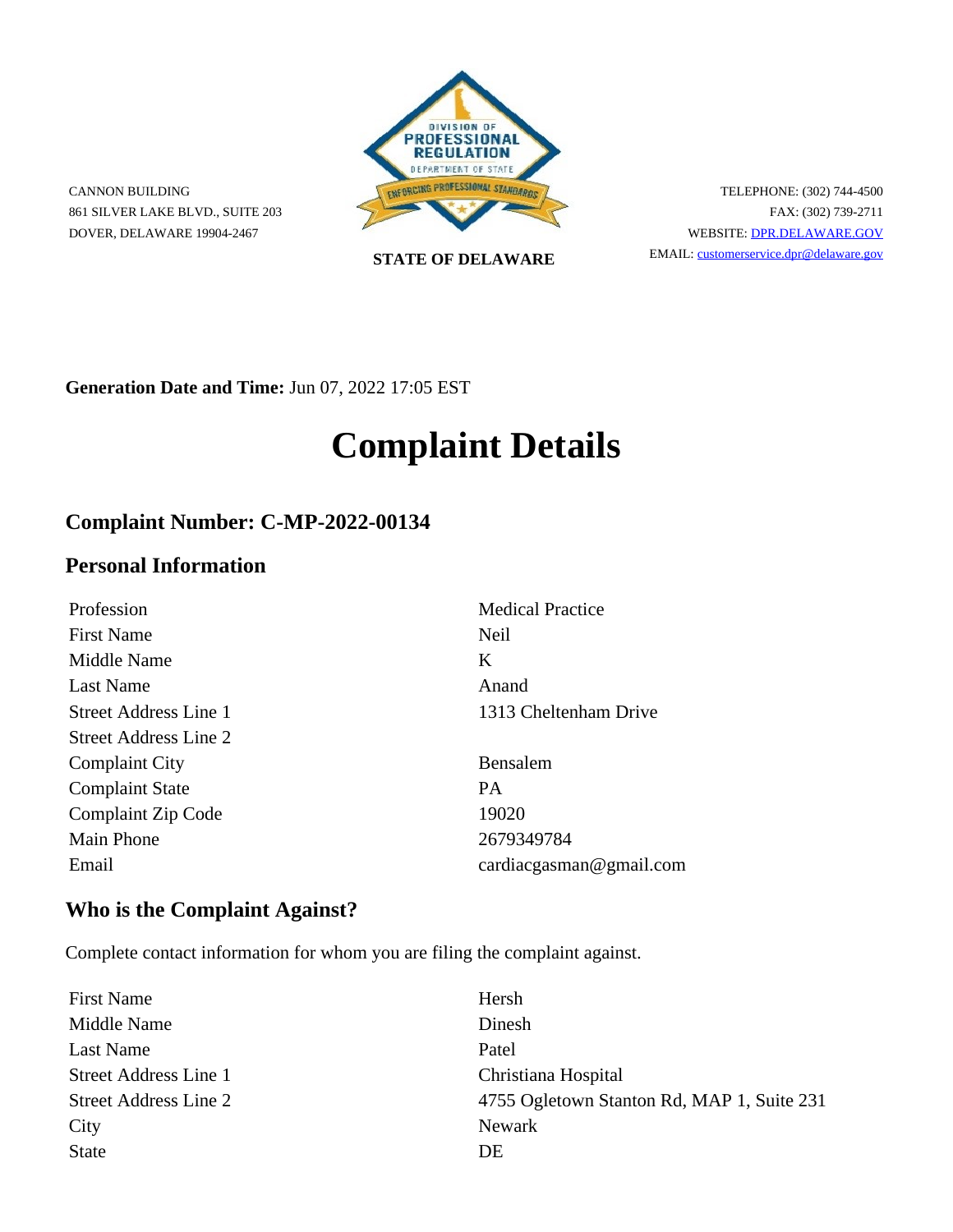Zip Code 19713 Main Phone 3026233450 Email License Number

Is Business Involved Yes Business Name Business Type Business Street Business City Business State Business Zip Code Business Phone Business Email Business Owner

#### **Complaint Information**

Description your complaint in detail.List of services provided by the licensee, registrant, certificate holder or individual. This includes the dates, times and locations where you believe offenses occurred and the nature of your complaint and details to the best of your ability, outline how you believe the subject of your complaint has committed unprofessional conduct, unlicensed activity, or other violation. If applicable, you may submit documents in support of your complaint by faxing them to the Investigative Unit at (302) 739-2711 or email them to investigations.dpr@state.de.us

Description of Complaint

Incident Date Jun 6, 2022 Street Address Line 1 Street Address Line 2 **City** State Zip Code Patient's Name Patient's Date of Birth

**Witness Details**

Dr. Hersh Dinesh Patel, admitted in District Judge Stephen J. Murphy, III Court today and yesterday (6/6/2022 and 6/7/2022) in UNITED STATES DISTRICT COURT EASTERN DISTRICT OF MICHIGAN SOUTHERN DIVISION in the criminal trial Crim. No. 2:18-cr-20800 that he prescribed unnecessary controlled substance medications to patients and that he intentionally and knowingly performed unnecessary interventional procedures upon patients without medical necessity. I will be forwarding this information to the Delaware Medical License Board.